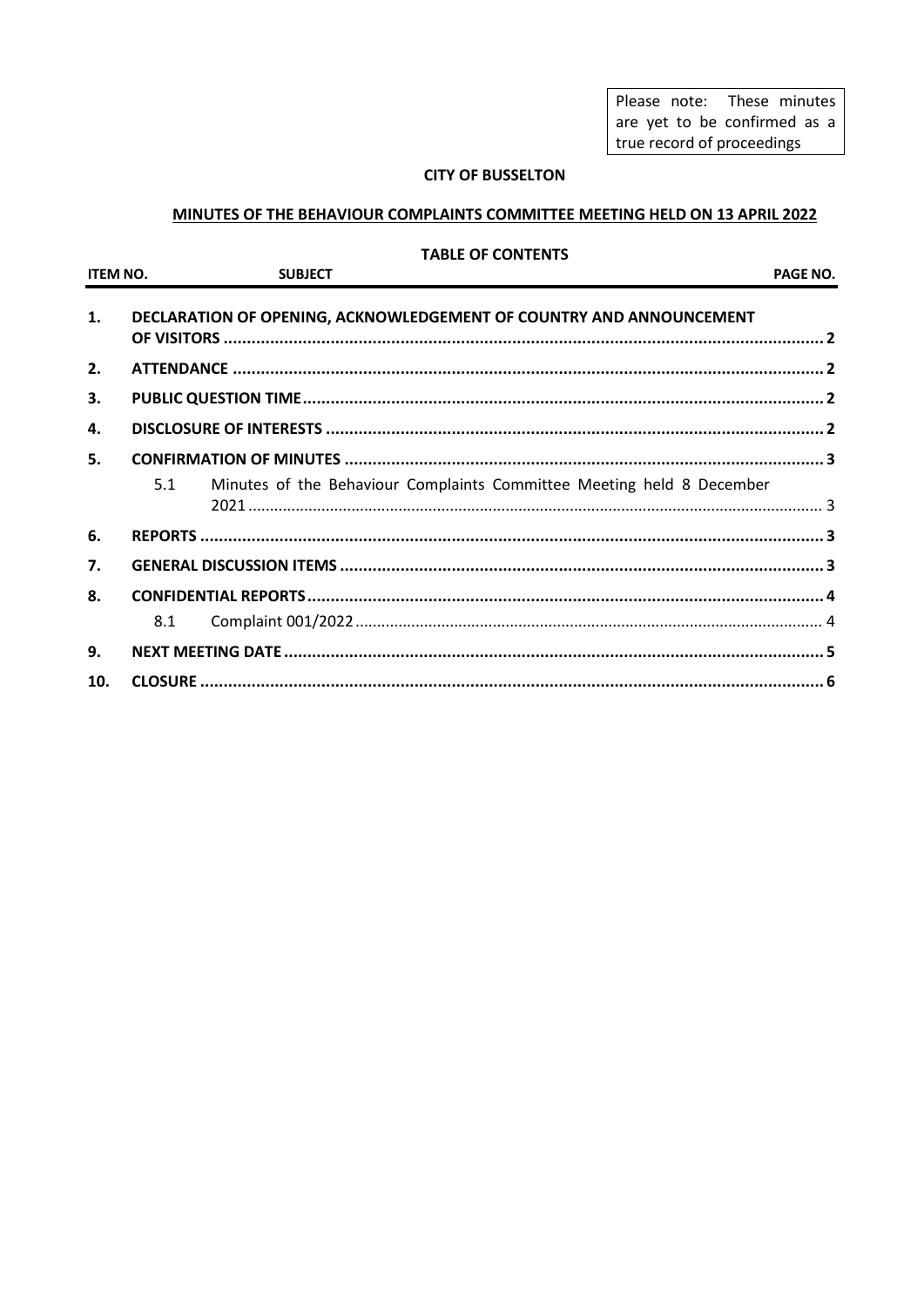# **MINUTES**

# **MINUTES OF THE BEHAVIOUR COMPLAINTS COMMITTEE HELD IN THE COMMITTEE ROOM, ADMINISTRATION BUILDING, SOUTHERN DRIVE, BUSSELTON, ON 13 APRIL 2022 AT 9.30AM.**

# <span id="page-1-0"></span>**1. DECLARATION OF OPENING, ACKNOWLEDGEMENT OF COUNTRY AND ANNOUNCEMENT OF VISITORS**

The Presiding Member opened the meeting at 9:35am.

The Presiding Member noted this meeting is held on the lands of the Wadandi people and acknowledged them as Traditional Owners, paying respect to their Elders, past and present, and Aboriginal Elders of other communities who may be present.

## <span id="page-1-1"></span>**2. ATTENDANCE**

Presiding Member: Members:

Cr Grant Henley Mayor Cr Paul Carter

Cr Ross Paine Cr Sue Riccelli Cr Kate Cox Cr Phill Cronin Cr Mikayla Love Cr Jodie Richards Cr Anne Ryan

## Officers:

Mr Tony Nottle, Director, Finance and Corporate Services Ms Jo Barrett-Lennard, Governance Officer

Apologies:

Nil

# <span id="page-1-2"></span>**3. PUBLIC QUESTION TIME**

Nil

## <span id="page-1-3"></span>**4. DISCLOSURE OF INTERESTS**

Cr Paine declared an Interest in relation to Item 8.1.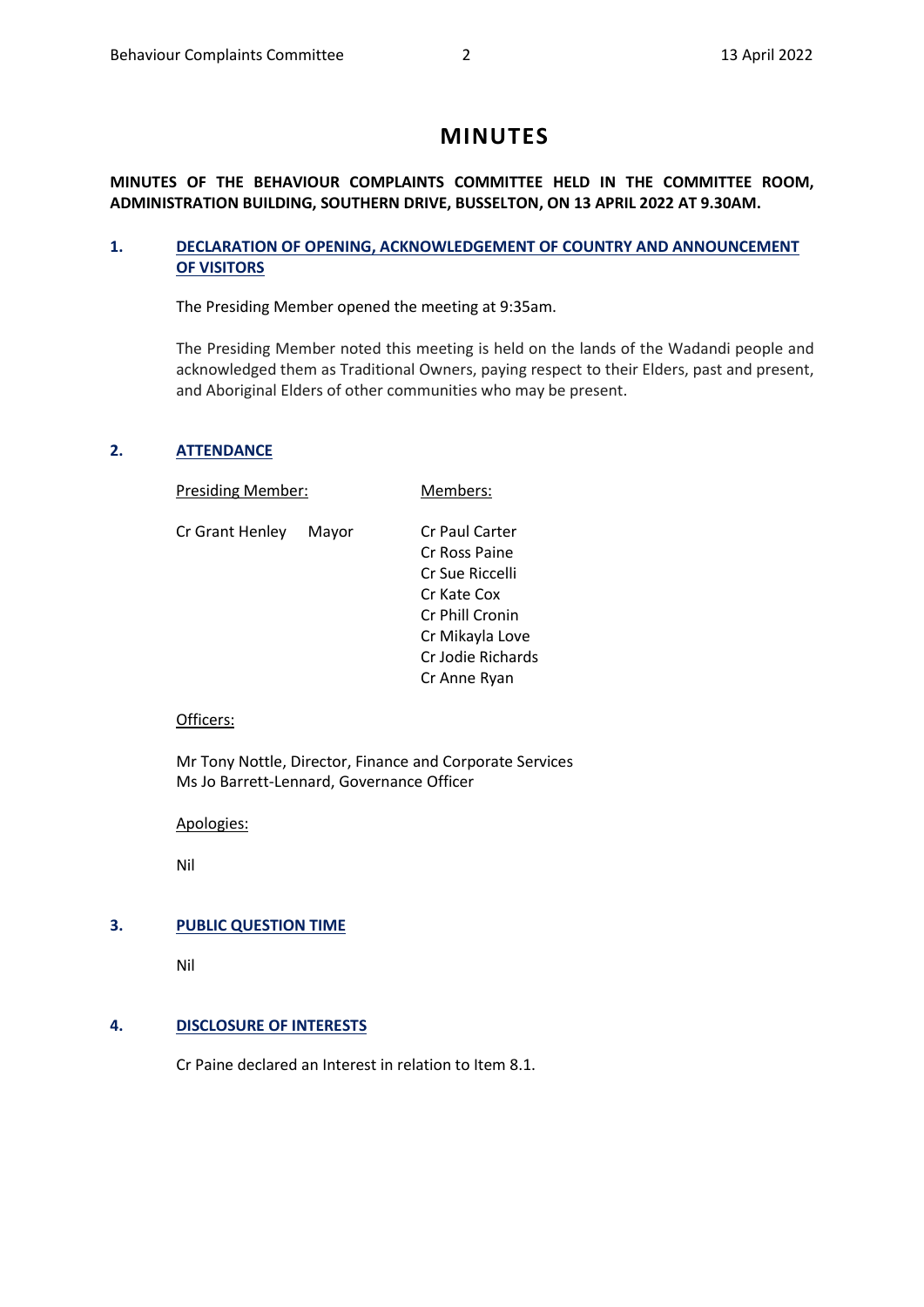#### <span id="page-2-0"></span>**5. CONFIRMATION OF MINUTES**

#### <span id="page-2-1"></span>5.1 Minutes of the Behaviour Complaints Committee Meeting held 8 December 2021

#### **COMMITTEE DECISION**

**BCC2204/008** Moved Councillor P Carter, seconded Councillor M Love

**That the Minutes of the Behaviour Complaints Committee Meeting held 8 December 2021 be confirmed as a true and correct record.**

**CARRIED 8/1**

**FOR: CR HENLEY, CR CARTER, CR RICCELLI, CR COX, CR CRONIN, CR PAINE, CR LOVE, CR RICHARDS**

**AGAINST: CR RYAN**

## <span id="page-2-2"></span>**6. REPORTS**

Nil

# <span id="page-2-3"></span>**7. GENERAL DISCUSSION ITEMS**

Nil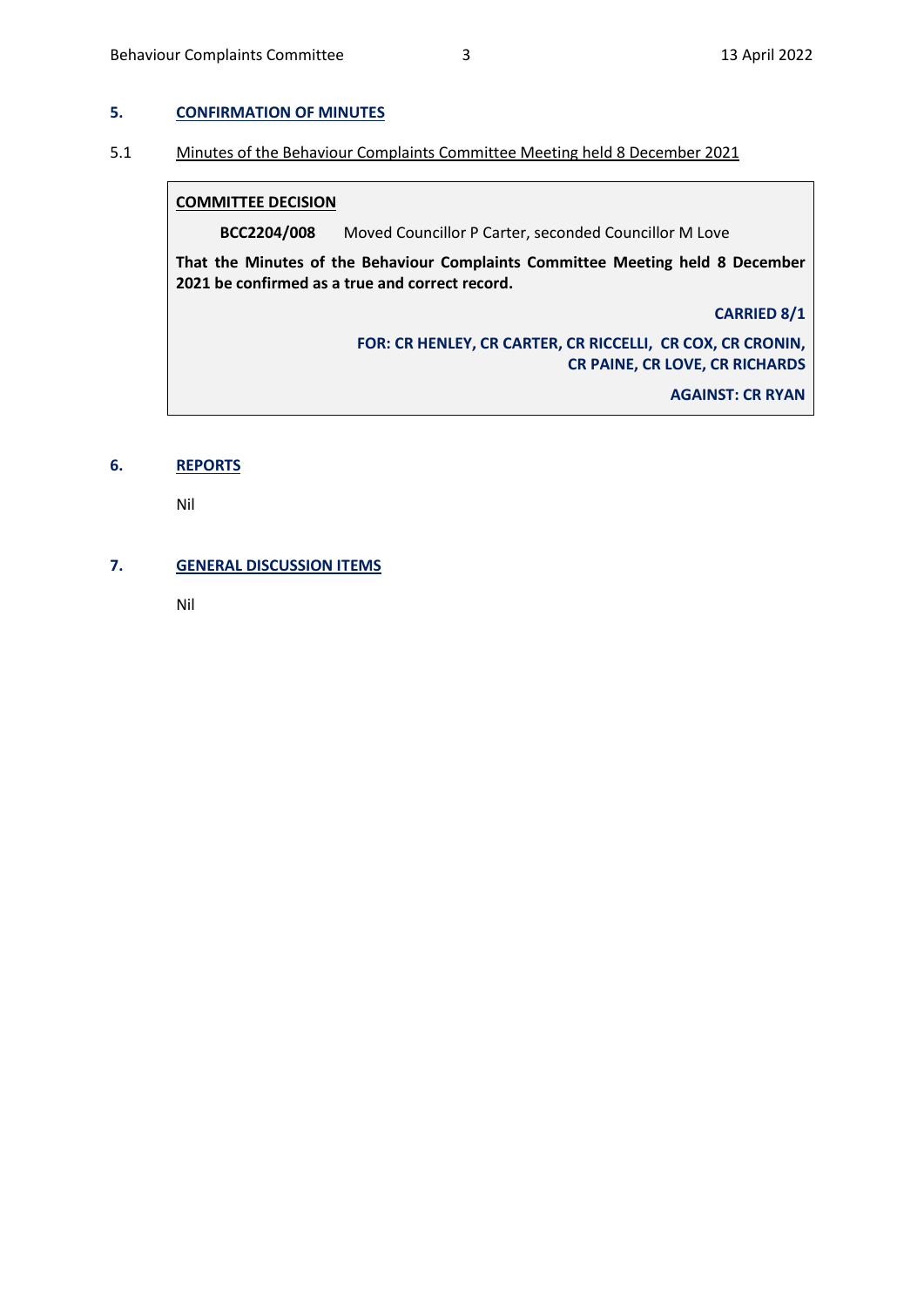#### <span id="page-3-0"></span>**8. CONFIDENTIAL REPORTS**

**This item is confidential in accordance with section 5.23(2) (b) of the Local Government Act 1995, as it contains information relating to the personal affairs of any person.**

The Presiding Member called upon a member to move a motion to close the meeting to the public. The motion was moved and carried.

#### **COMMITTEE DECISION**

**BCC2204/009** Moved Councillor P Carter, seconded Councillor P Cronin

**That the meeting be closed to members of the public to discuss this item which is confidential for the reasons as shown.** 

**CARRIED 9/0**

<span id="page-3-1"></span>9:39am: At this time, Cr Paine and Ms Barrett-Lennard left the meeting. 9:41am: At this time, the Committee moved into a closed session. 8.1 Complaint 001/2022 **STRATEGIC THEME** LEADERSHIP - A Council that connects with the community and is accountable in its decision making. **STRATEGIC PRIORITY** 4.2 Deliver governance systems that facilitate open, ethical and transparent decision making. **SUBJECT INDEX** Code of Conduct Complaints **BUSINESS UNIT** Finance and Corporate Services **REPORTING OFFICER** Director Finance and Corporate Services - Tony Nottle **AUTHORISING OFFICER** Chief Executive Officer - Mike Archer **NATURE OF DECISION** Executive: Substantial direction setting, including adopting budgets, strategies, plans and policies (excluding local planning policies); funding, donations and sponsorships; reviewing committee recommendations **VOTING REQUIREMENT** Absolute Majority **ATTACHMENTS** Attachment A Published Under Separate Cover Confidential Elected Members Code of Conduct Attachment B Published Under Separate Cover Confidential Council Policy - Management of Complaints of Alleged Breaches of Behaviour Attachment C Published Under Separate Cover Confidential Independent Investigator Report - Complaint 001/2022 Attachment D Published Under Separate Cover Confidential Complaint 2022/001 - Form Attachment E Published Under Separate Cover Confidential Cr Response to Complaint 2022/001 Attachment F Published Under Separate Cover Committee Decision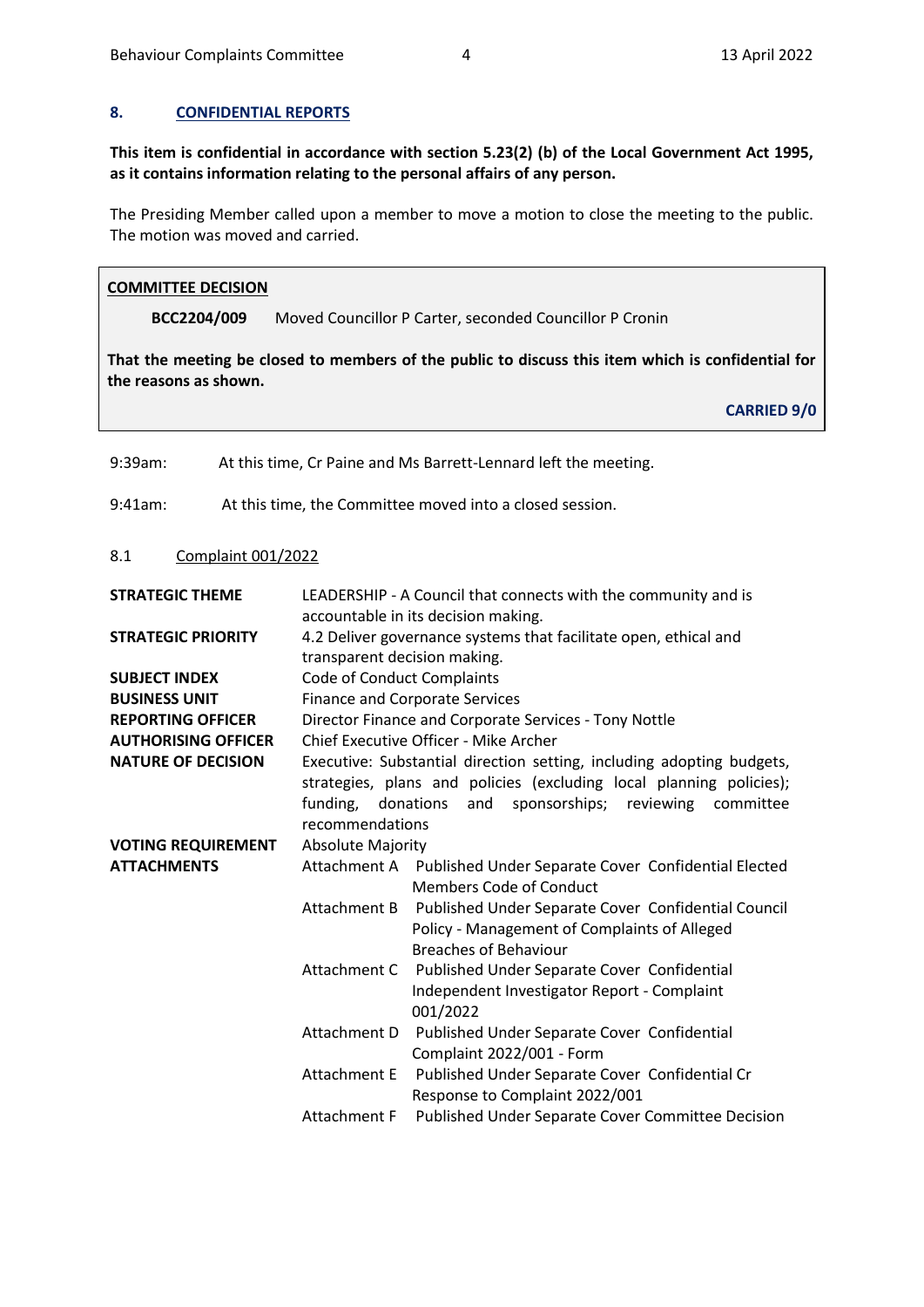| <b>COMMITTEE DECISION</b>                                                                                                                           |                                                                                                                                                                             |  |  |
|-----------------------------------------------------------------------------------------------------------------------------------------------------|-----------------------------------------------------------------------------------------------------------------------------------------------------------------------------|--|--|
| BCC2204/010                                                                                                                                         | Moved Councillor P Carter, seconded Councillor P Cronin                                                                                                                     |  |  |
| That the Committee under delegation resolve an alternative to the officer recommendation as per<br>the recommendation in confidential Attachment F. |                                                                                                                                                                             |  |  |
|                                                                                                                                                     | <b>CARRIED 8/0</b>                                                                                                                                                          |  |  |
| Reasons:                                                                                                                                            | The Committee resolved to endorse the findings of the independent investigator<br>within Attachment C as it adequately provided reasoning as to the alternative<br>finding. |  |  |

#### **OFFICER RECOMMENDATION**

That the Committee endorse the confidential officer recommendation contained in the Officer Comment section of this report.

The Presiding Member called on a member to move a motion to re-open the meeting to the public. The motion was moved and carried.

## **COMMITTEE DECISION**

**BCC2204/011** Moved Councillor P Carter, seconded Councillor P Cronin

**That the meeting be re-opened to the members of the public.** 

**CARRIED 8/0**

10:37am: At this time, the meeting was re-opened to members of the public.

10:37am: At this time, Cr Paine and Ms Barrett-Lennard re-entered the meeting.

# <span id="page-4-0"></span>**9. NEXT MEETING DATE**

TBC